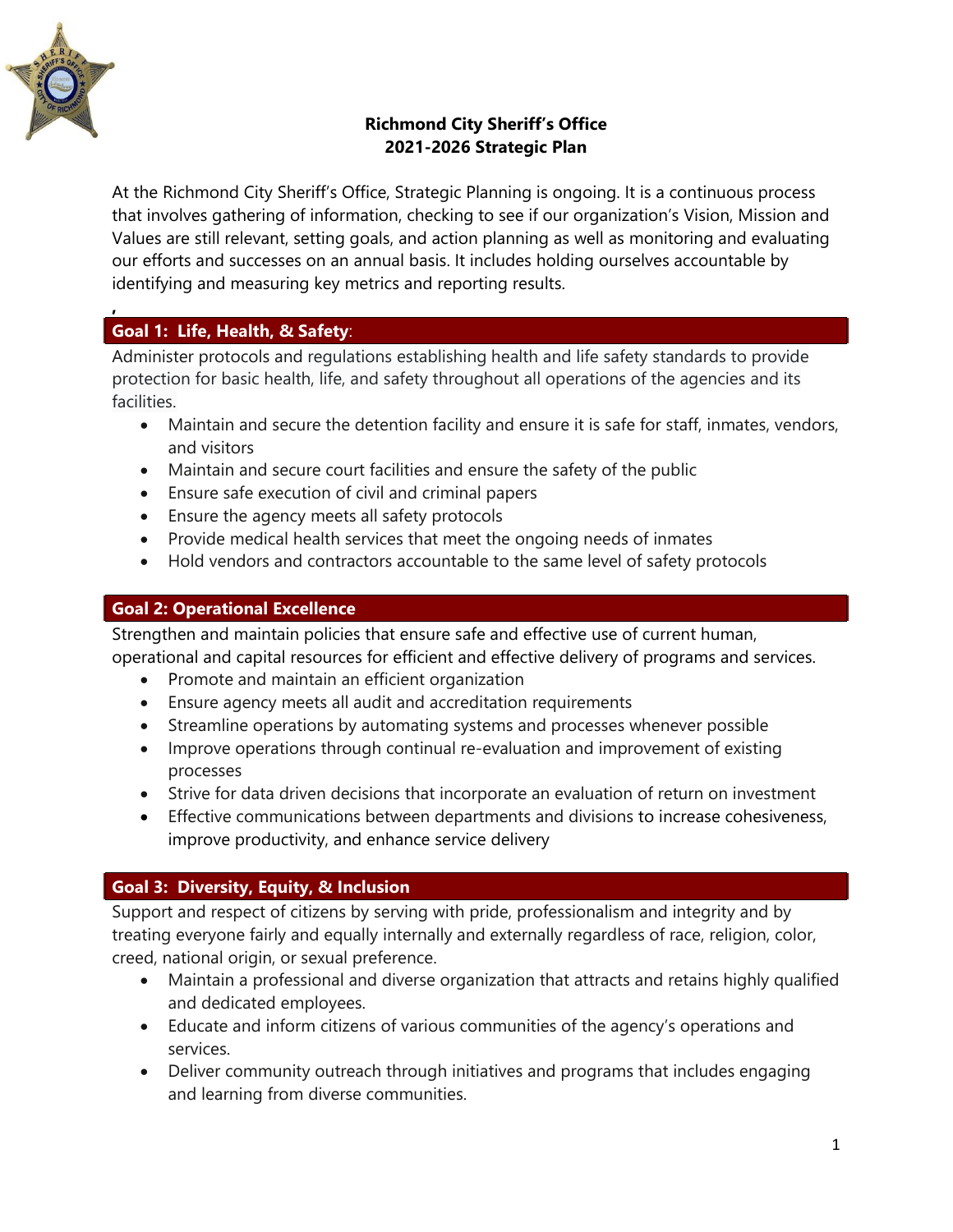#### **Goal 4: Recruitment & Retention**

Maintain a qualified, diverse, and professional workforce. Continue a progressive recruitment and retention program to ensure high quality sworn and civilian staff for operations and related services.

- Be market competitive in compensation, benefit and career development programs for employees.
- Maintain a well-trained workforce by offering comprehensive, basic, continued and specialized training that exceeds minimum requirements.
- Reward, recognize and publicize outstanding performance.

## **Goal 5: Staff Training and Professional Development**

Update and strengthen training opportunities to ensure entry level certification, recertification, best practices, position based, supervisory development, and succession training to provide safe, effective and consistent practices.

- Cultivate staff from within the agency through training opportunities, leadership positions and professional development
- Ensure development of institutional knowledge
- Promote consistent application of best practices and policies
- Inspire employees and enhance their performance as they strive for continuous improvement both professionally and personally

#### **Goal 6: Positive Public Relations and Community Outreach**

Implement a comprehensive public relations and community engagement plan to strengthen relationships between the RCSO and the diverse communities in Richmond to ensure positive community relationships that will aid in the prevention of future crime related challenges.

- Communicate and ensure community awareness of the duties, responsibilities, service and success of the Sheriff's Office
- Engage in ongoing community outreach activities and partnering with neighborhoods, faith based organizations, and community organizations

## **Goal 7: Work Ready, Home Ready & Community Ready**

Implement programming to ensure the successful re-entry of ex-offenders to society to live productive lives through ongoing internal programs and partnerships with external support systems.

- Implement education, workforce development, and substance recovery programs
- Ensure inmates have support systems and required documentation to re-engage in the community
- Assist in identifying employment ,housing, and other community support needs